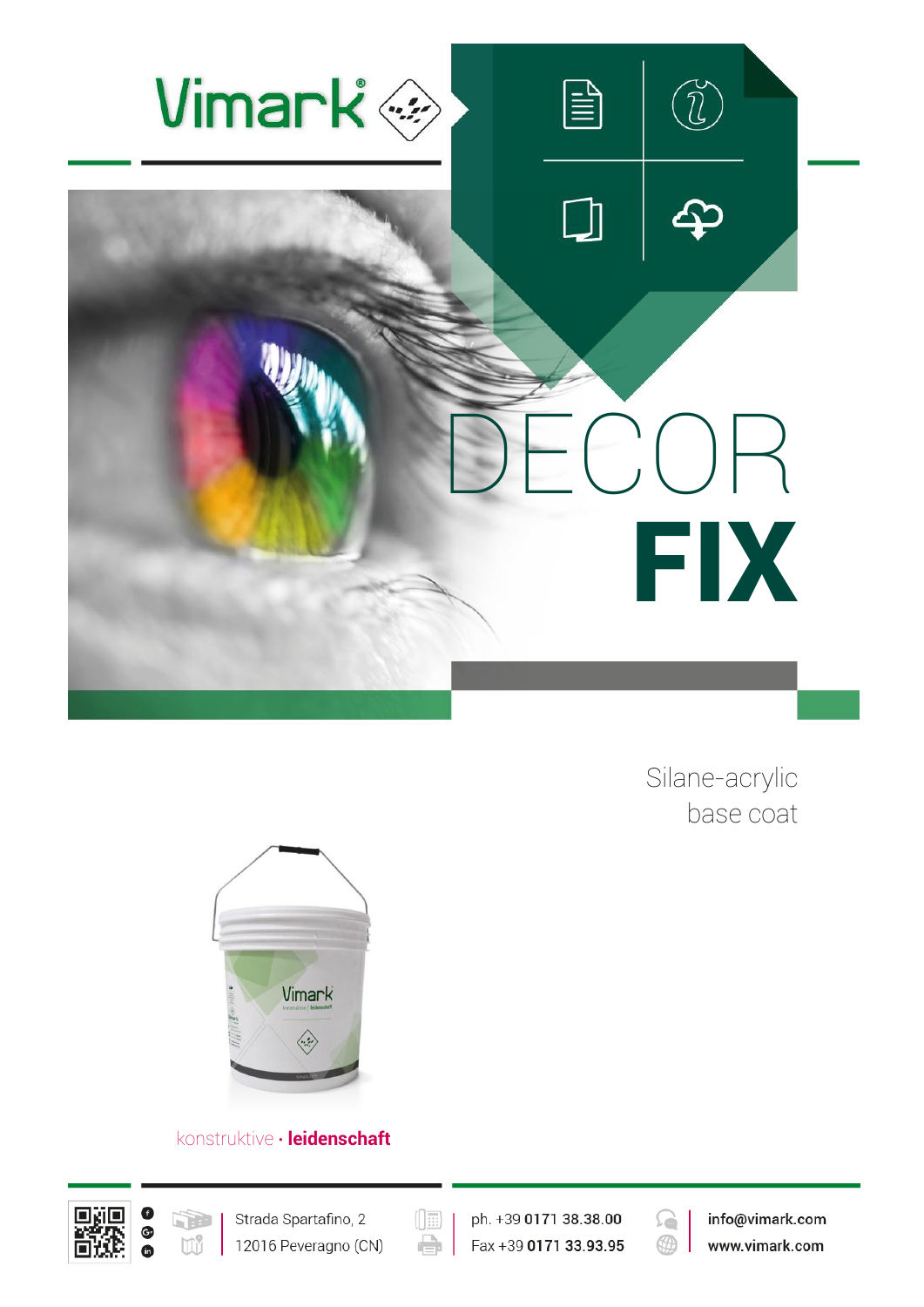



#### PRODUCT **DESCRIPTION**

DECOR.FIX is a quartz silane-acrylic base coat for preparing and filling walls that are to be painted or coated. Its high penetration make it ideal for reducing and smoothing the surface absorption on both internal and external walls. Its formula and good filling capacity enable the product to mask micro surface cracks, greatly reducing filling interventions. The excellent workability combined with good surface adhesion make it ideal for any types of wall such as new plaster, old plaster, concrete, cement based surfaces,, surfaces finished with non-degraded synthetic or mineral products, insulation systems, plasterboard etc. Particularly suitable as a primer for all silane-acrylic based cycles.

Available in a wide range of colours as well as the colours from the collections NATURAL, MINERAL and PREMIUM colours by Vimark.

AND APPLICATION

MIXING

**COMPOSITION** DECOR.FIX is a base coat paste made siloxane and acrylic resins in aqueous dispersion, grain selected aggregates and special fillers that improve the workability and filling power.

#### NEW PLASTER

New plasterwork must be perfectly seasoned and dry, stable, free of dust and inconsistent parts. Leave to season until the binder in new patches of plaster has completely set. Apply thoroughly over the entire surface to be coated, using a brush or roller, a coat of DECOR.FIX diluted with clean water at 30-40% for roller application and at 40-50% for brush application. Wait at least 6-8 hours before applying the finish.

## OLD PLASTER

Old plasterwork must be perfectly seasoned and dry, stable, free of dust, release agents and inconsistent parts. Clean the surface thoroughly to remove any traces of dust, dirt, grease or efflorescence. Leave to season until the binder in new patches of plaster has completely set. Remove and treat any mould by neutralizing. If the wall is very dusty or chalking, power wash clean.

Apply thoroughly over the entire surface to be coated, using a brush or roller, a coat of DECOR.FIX diluted with clean water at 30-40% for roller application and at 40-50% for brush application. Wait at least 6-8 hours before applying the finish.

## OLD PAINT OR COATINGS

The substrates must be perfectly seasoned and dry, stable, free of dust, release agents and inconsistent parts. Clean the surface thoroughly to remove any traces of dust, dirt, grease or efflorescence. Leave to season until the binder in new patches of plaster has completely set. In the presence of partially degraded paint or synthetic / mineral coatings, remove parts that are loose and non-adherent to surface. Remove and treat any mould by neutralizing. Previously painted surfaces must be adherent to the wall and brushed clean. Remove paint from wall when necessary. If the wall is very dusty, power wash clean.

Apply thoroughly over the entire surface to be coated, using a brush or roller, a coat of DECOR.FIX diluted with clean water at 30-40% for roller application and at 40-50% for brush application. Wait at least 6-8 hours before applying the finish.



ph. +39 0171 38.38.00 Fax +39 0171 33.93.95



info@vimark.com www.vimark.com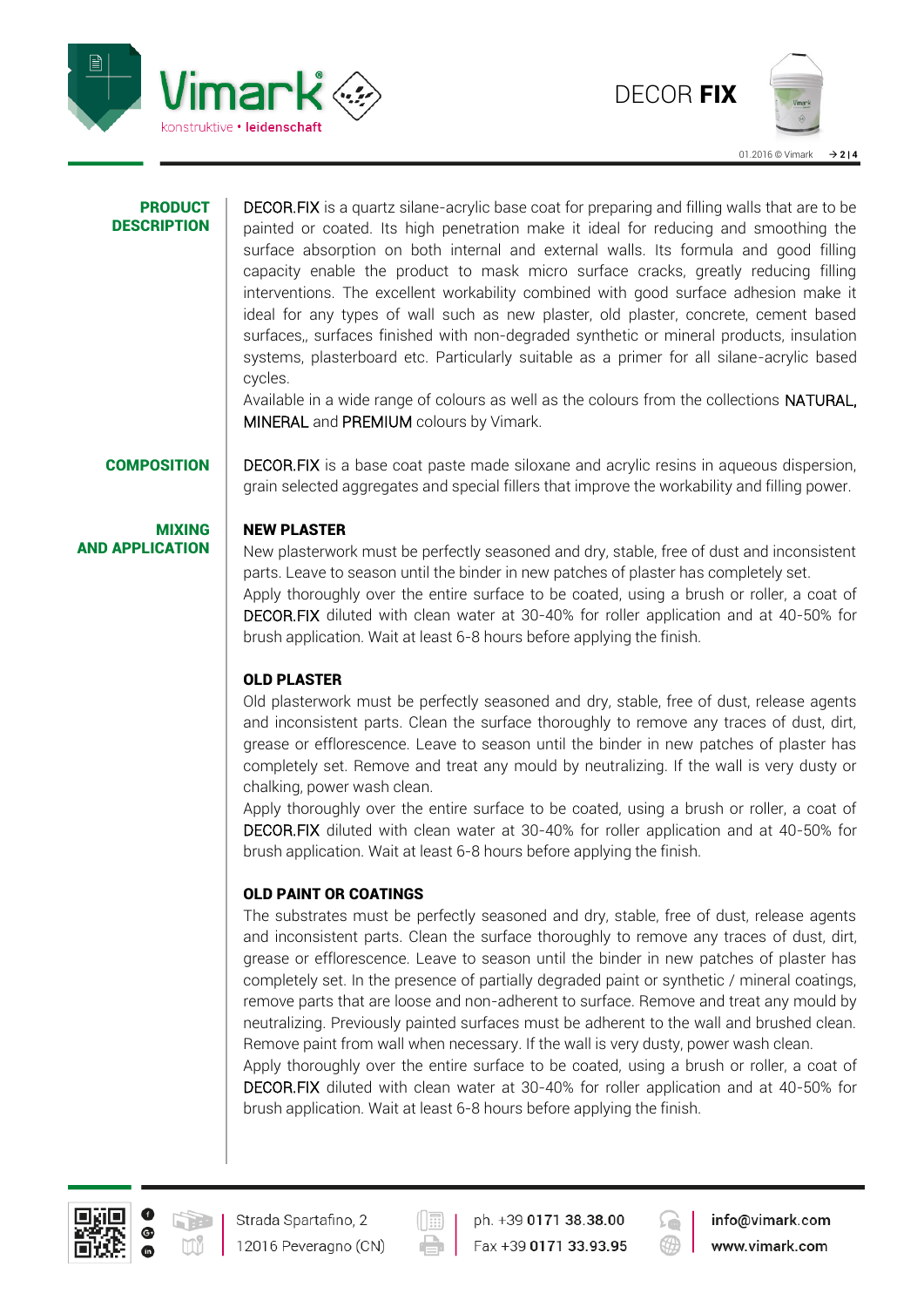



### THERMAL INSULATION SYSTEMS

The base coat must be perfectly seasoned and dry, stable, free of dust, release agents and inconsistent parts. Apply thoroughly over the entire surface to be coated, using a brush or roller, a coat of DECOR.FIX diluted with clean water at 30-40% for roller application and at 40-50% for brush application. Wait at least 6-8 hours before applying the finish.

INDICATIVE AMOUNTS 0.085-0.100 kg per  $m^2$  per coat.

**COLOUR** Bianco. *Collezione:* NATURAL.colors. *Collezione:* PREMIUM.colors. *Collezione:* MINERAL.colors.

PACKAGING 14 litres tubs.

REQUIRED

**STORAGE** 12 months in original intact packaging, protect from frost, not exposed to direct sunlight or heat sources.

**RECOMMENDATIONS** Do not apply in temperatures below  $+ 5^{\circ}$ C or above  $+ 35^{\circ}$ C. Avoid applying with relative humidity greater than 65% or WME humidity exceeding 15%. Do not apply in direct sunlight. After applying, protect surfaces from rain for at least 48 hours.

> Climatic conditions different from those indicated will have a negative influence on the correct drying time of the product compromising performance and the aesthetic appearance

> The product reaches the best the technical and performance characteristics after approximately 10 days of application. If during this period, the product is rained upon, raindrop fouling can occur. This phenomenon is however temporary and does not affect in any way the overall performance of the product. Sometimes these formations disappear automatically with subsequent rainfalls. In any case, power washing will remove them.

> The colours shown in the samples are indicative. We recommend a test on site in order to verify the final colour tone. The solidity of an exterior colour, as well as the chemical nature of the pigments used, depend on many variables. The type of colour and the perception of its variation over time by the human eye, the environmental to which the product is exposed, the type of product to which the pigments are added, how it is applied, the thickness, the type of underlying substrate. Choosing a coloured product implies the acceptance of a colour tolerance of Delta E = 3 (CIELAB, D65, 8°, light diffusion, product applied in lab test).

> Further product supplies with the same colour code may undergo slight variations in tone; therefore, we suggest ordering sufficient quantities to complete the job in a single solution. If a second order has to be made, always communicate the lot number of the previous order. The diluted product must be stored in the original container, tightly closed, not exposed to direct sunlight or heat source, and used within 5 days of diluting.



12016 Peveragno (CN)

ph. +39 0171 38.38.00 Fax +39 0171 33.93.95